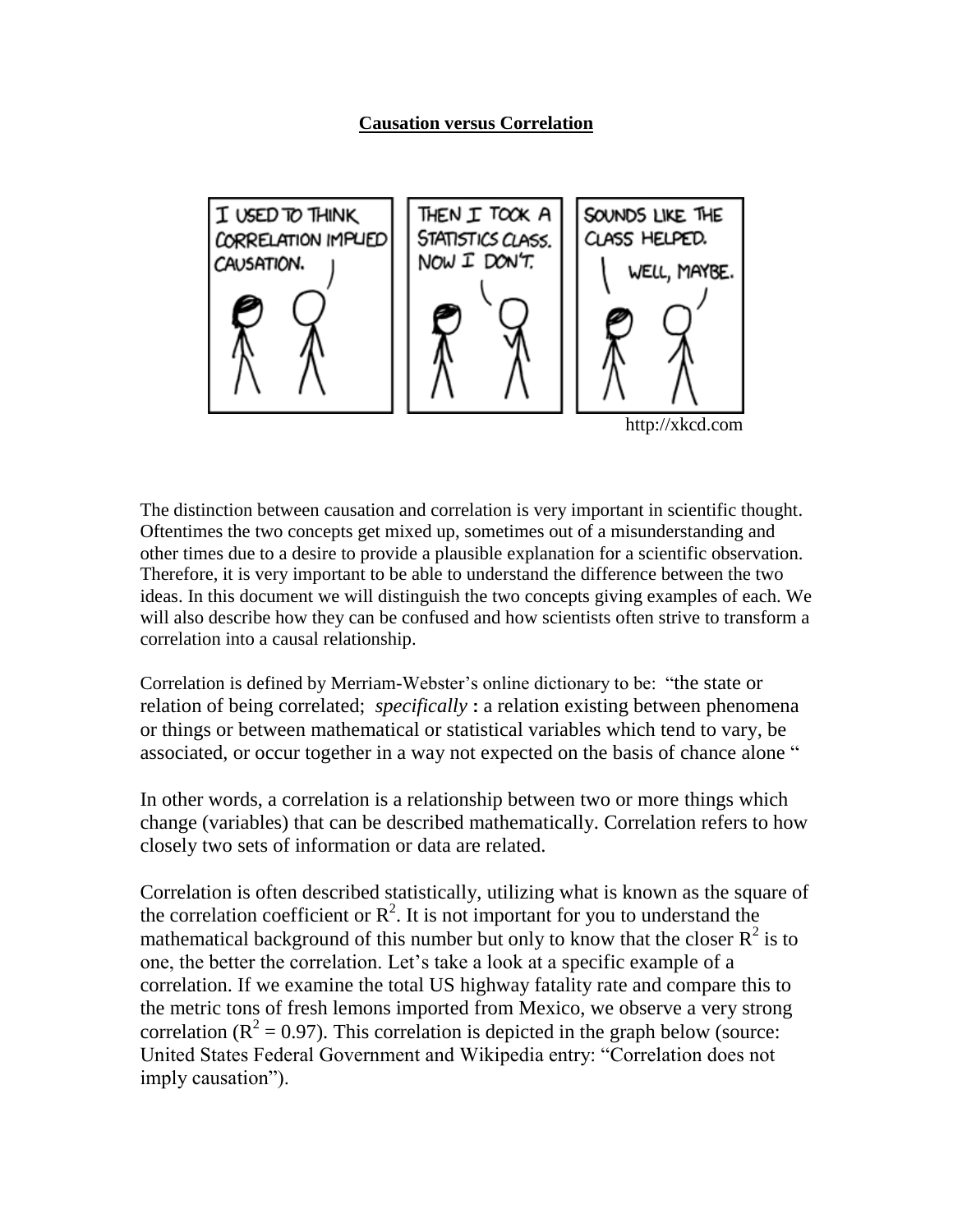

What we have in this example is an excellent correlation between two variables. That is, as the amount of imported lemons increases, so do the traffic fatalities. However, it is fairly obvious just from logical thought that there is more than likely no causal relationship between the two. That is, the importing of lemons does not cause traffic fatalities. Conversely, if we stopped importing lemons, we would not expect the number of traffic fatalities to decline.

This leads us to the definition of causation. According to Merriam-Webster's online dictionary, causation is "the act or process of causing; the act or agency which produces and effect". This is often referred to as "cause and effect". That is, a causal relationship between two things or events exists if one occurs because of the other. For example, I can say that when I work fewer hours, I earn less money. There is a direct cause and effect relationship between working a certain number of hours and earning an amount of money. Likewise, when I hit the golf ball, the ball moves. Again, a direct cause-effect exists between hitting the golf ball and the ball moving.

Another important aspect to consider regarding causation is the direction of the cause and effect. Logically, for one event to cause another, it must occur first in time. In many cases, the reverse of a causal relationship is not true. Take for example the cause and effect of earning money. When I work fewer hours, I earn less money. However, if I earn less money it does not necessarily infer that I will be working fewer hours. It may be due to the fact that I got a job that pays less and therefore I have to work more hours to make the same money. Another example is diabetes and obesity. There has been an established causal relationship between obesity and diabetes. However, the reverse is not a true causal relationship. Thus, one cannot say that if I have diabetes, I will be obese.